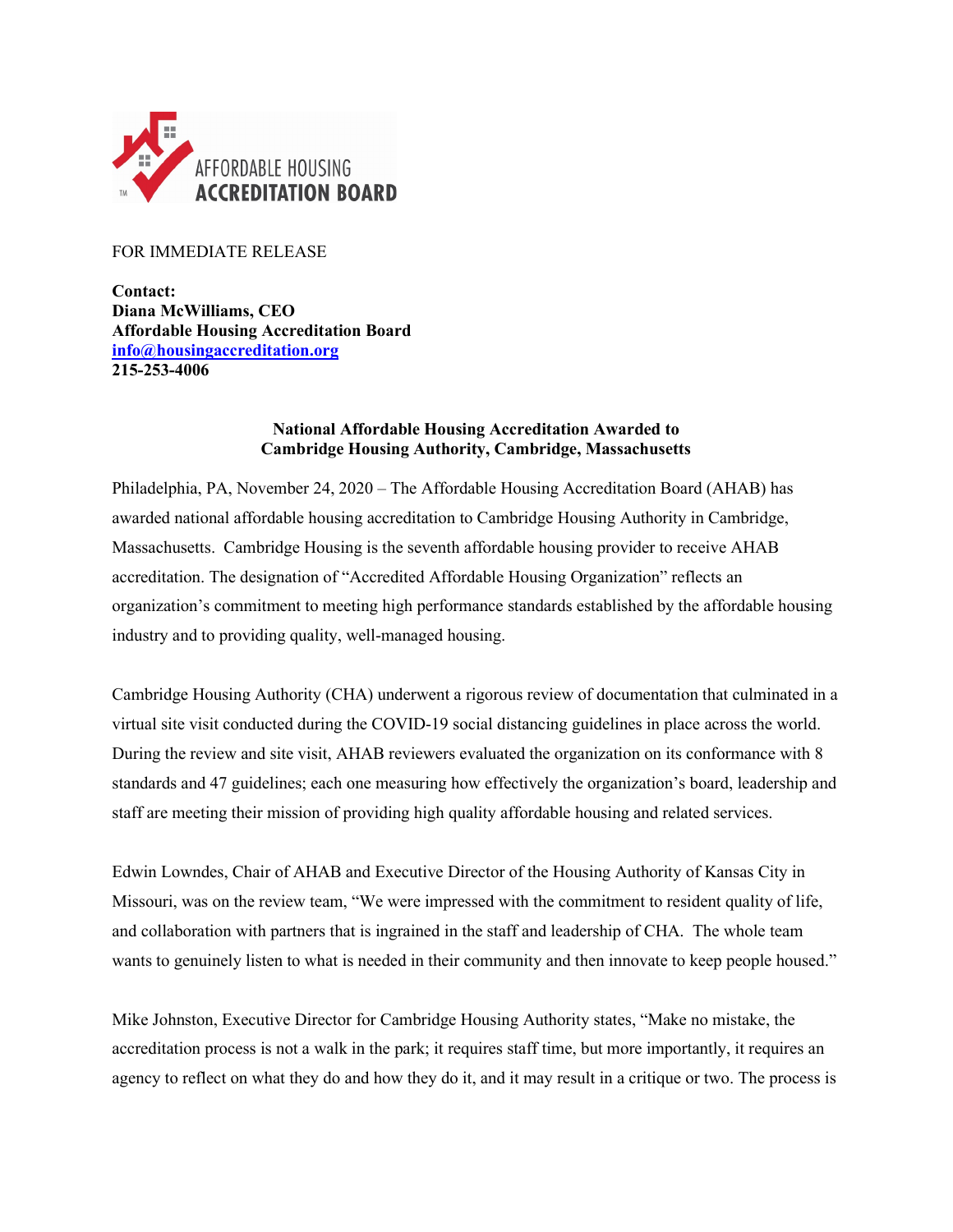about more than just gaining national accreditation; it is about becoming much more self-aware, and as a result, becoming a much stronger agency that is better able to serve the community."

"CHA demonstrated its collaborative leadership in the community and commitment to affordable housing throughout the interviews with residents, staff and community stakeholders. From sponsor-based housing vouchers for organizations who assist survivors of domestic violence, to creating and fundraising for a workforce development program for teens, CHA is an innovative partner, reflecting the community it serves," said Diana McWilliams, President and CEO of the Affordable Housing Accreditation Board.

Established in 2013, the Affordable Housing Accreditation Board began rolling out the formal accreditation system in early 2018. Accreditation is awarded for a five-year period, encouraging accredited organizations to continuously improve and excel in providing safe, well managed, high quality affordable housing in their communities. Accreditation can result in improved management of housing, shared best practices around the country, and higher quality of life for residents.

The Affordable Housing Accreditation Board accepts accreditation registrations online at www.housingaccreditation.org.

###

## **About the Affordable Housing Accreditation Board©**

Founded in 2013, the Affordable Housing Accreditation Board© seeks to continuously improve affordable housing for the public, by evaluating affordable housing organizations and inspiring them to excel in providing safe, wellmanaged, high quality affordable housing in their communities. The Affordable Housing Accreditation Board© accredits affordable housing organizations across the country. An independent, nonprofit organization, The Affordable Housing Accreditation Board© is the affordable housing industry standards-setting and accrediting body. Learn more about affordable housing accreditation at [www.housingaccreditation.org.](http://www.housingaccreditation.org/)